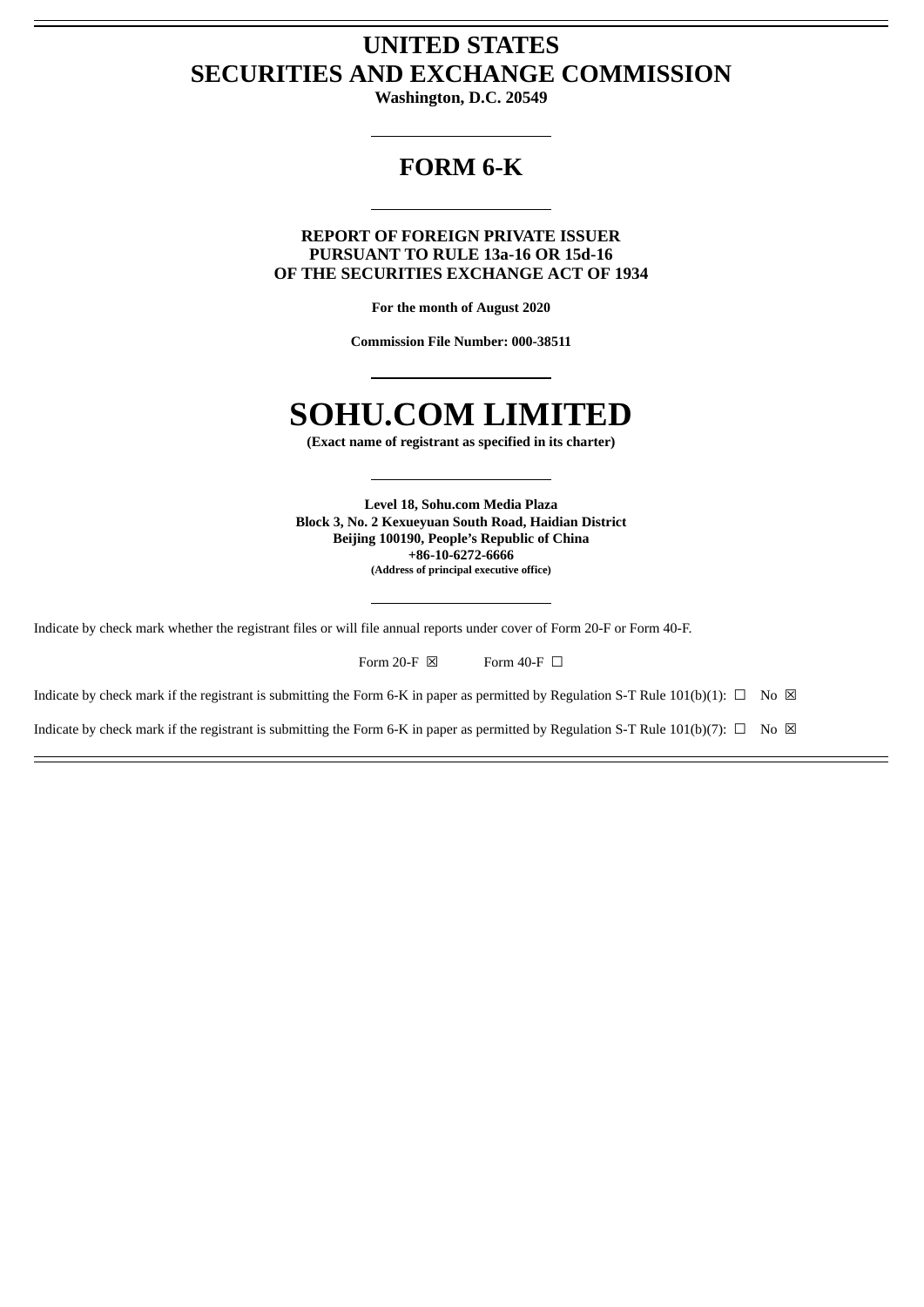On August 11, 2020, the registrant's subsidiary Sogou Inc. (NYSE: SOGO) ("Sogou") issued a press release announcing that the special committee (the "Sogou Special Committee") of the board of directors of Sogou (the "Sogou Board") formed to review and evaluate the previouslyannounced non-binding proposal (the "Proposal") included in a letter that the Sogou Board received on July 27, 2020 from Tencent Holdings Limited (including its affiliates, "Tencent") for Tencent to acquire all of the outstanding ordinary shares, including ordinary shares represented by American depositary shares ("ADSs"), of Sogou that are not already owned by Tencent for US\$9.00 in cash per ordinary share or ADS (the "Proposed Transaction"), has retained Duff & Phelps, LLC as the Sogou Special Committee's financial advisor in connection with its review and evaluation of the Proposal. A copy of the press release issued by Sogou regarding the foregoing is submitted herewith as Exhibit 99.1 and is incorporated herein by reference.

#### **Safe Harbor Statement**

This report on Form 6-K may contain forward-looking statements. Statements that are not historical facts, including statements about the registrant's beliefs and expectations, are forward-looking statements. Forward-looking statements involve inherent risks and uncertainties. The registrant cautions you that a number of important factors could cause actual results to differ materially from those contained in any forward-looking statement. There can be no assurance that Tencent will make any definitive offer to Sogou, that any definitive agreement relating to the Proposal will be entered into between Sogou and Tencent, or that the Proposed Transaction or any other similar transaction will be approved or consummated.

# **Exhibits.**

99.1 Press Release issued by Sogou on August 11, 2020: "Sogou Announces Appointment of Independent Financial Advisor"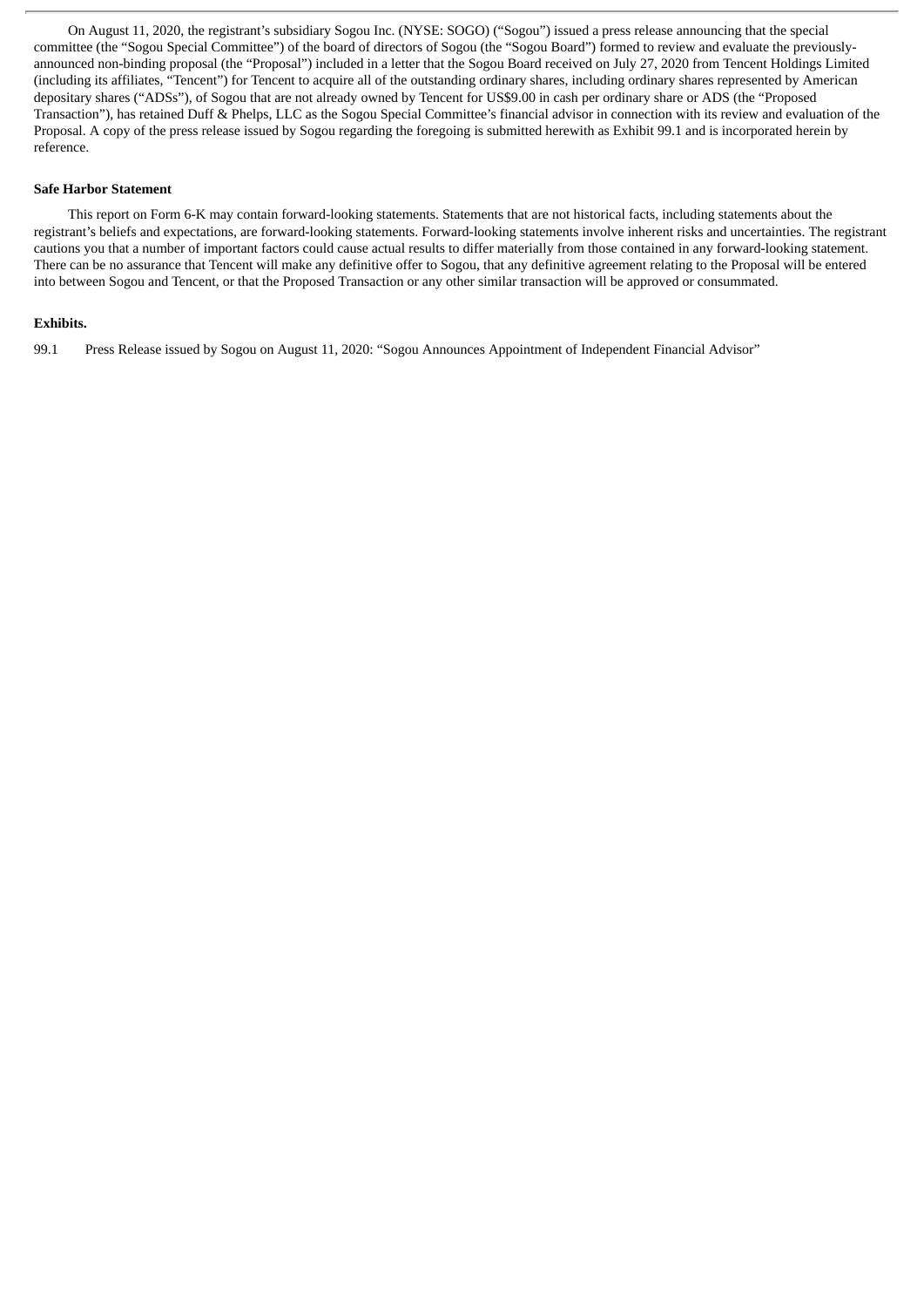SIGNATURE

Pursuant to the requirements of the Securities Exchange Act of 1934, the registrant has duly caused this report to be signed on its behalf by the undersigned hereunto duly authorized.

Sohu.com Limited

By: /s/ Joanna Lv

Name: Joanna Lv Title: Chief Financial Officer

Date: August 12, 2020